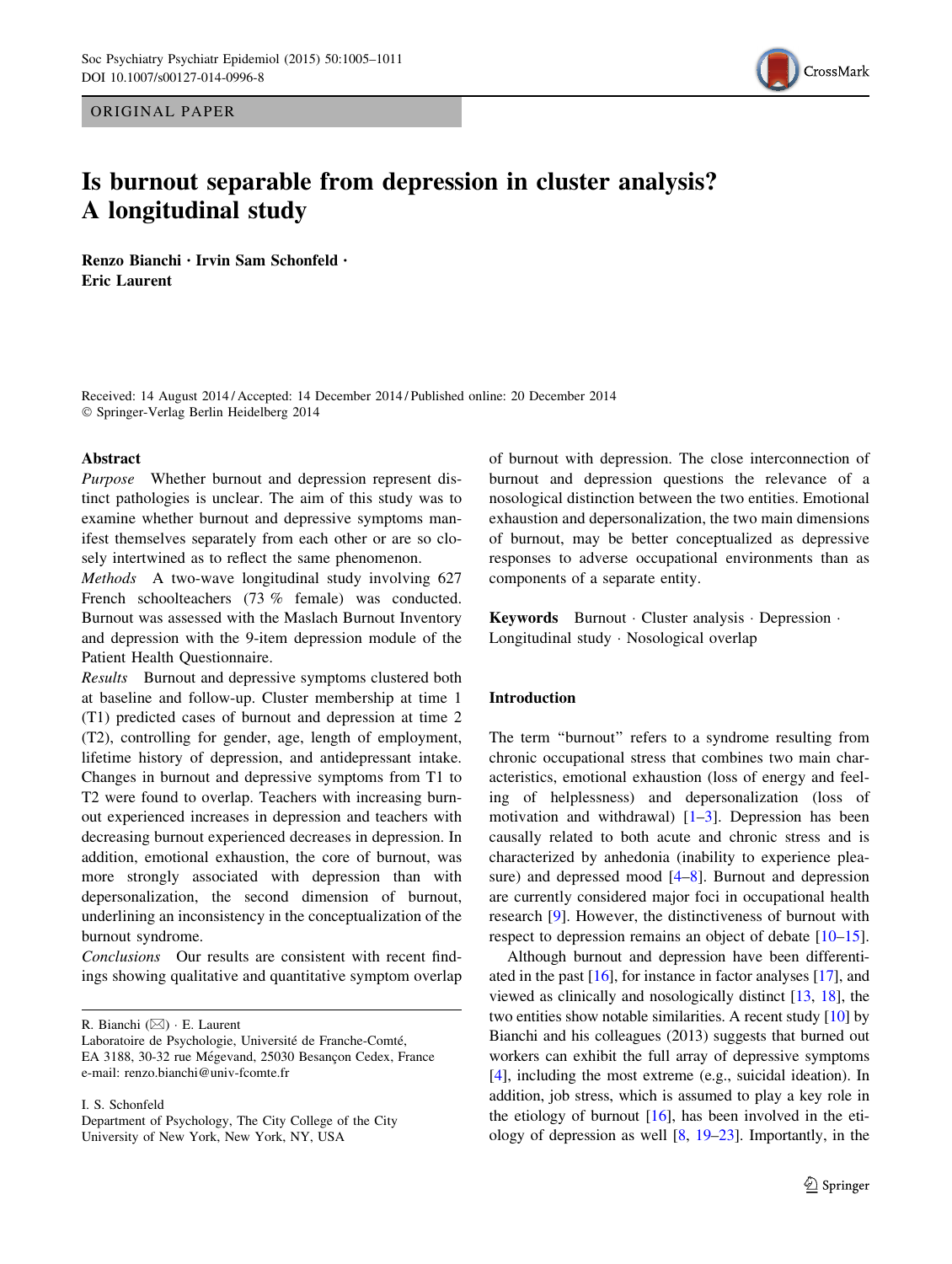original interviews that gave birth to the burnout construct [\[16](#page-6-0)], the presence of depression has not been investigated in a systematic way, raising the possibility that the distinction between burnout and depression is artificial. Following this line of reasoning, burnout symptoms may be manifestations of a depressive syndrome rather than of a separate entity.

Most (longitudinal) studies that focused on the burnout– depression relationship  $\begin{bmatrix} 1 \\ 24-26 \end{bmatrix}$  were designed to determine whether burnout predicted depression or the other way round, based on the premise that burnout and depression are distinguishable. Such studies, thus, endorsed the burnout–depression distinction rather than tested it. To date, there is a paucity of research on the coexistence of burnout and depressive symptoms in working individuals.

The aim of this two-wave longitudinal study was to examine whether burnout and depressive symptoms are separable from each other or intertwined and reflective of a single phenomenon. First, we focused on how burnout and depressive symptoms clustered at baseline and follow-up. Second, we examined whether the course of burnout and depressive symptoms from time  $1$  (T1) to time  $2$  (T2) overlapped. Third, we assessed the extent to which cluster membership at T1 predicted cases of burnout and depression at T2. On the basis of recent findings suggesting that the burnout–depression overlap has been underestimated [[10,](#page-6-0) [11\]](#page-6-0), we hypothesized that burnout and depressive symptoms would cluster in workers. Because the use of the burnout label may mask the actual prevalence of depression in the workplace and undermine clinicians' ability to prevent, diagnose, and treat depression, it is important that burnout's nosological status and clinical picture be clarified [\[27](#page-6-0), [28\]](#page-6-0).

## Materials and methods

### Participants and data collection

A survey accompanied by an introductory cover letter was emailed to several thousand elementary, middle, and high schools in France during the year 2012 (April–June and November–December periods). The cover letter requested school administrators to transmit the survey to their schools' teachers to permit them to complete it should they so choose. Teachers are known to be particularly at risk for burnout [\[16](#page-6-0)]. Respondents had the possibility of communicating their email address to the authors to be informed of the study's results. A total of 5,575 teachers completed the survey and 2,854 (51 %) provided their email address.<sup>1</sup>

The 5,575-teacher sample had been previously involved in a cross-sectional study [[11\]](#page-6-0). For the purpose of the present, longitudinal study, the 2,854 teachers who provided their email address were re-contacted in April 2014. The authors announced to them that results of the 2012 study would soon be available and asked them to complete the survey again on a voluntary basis. A subsample of 627 teachers (22 % of the re-contacted individuals) participated in the second wave of data collection (mean age at T1: 41; 73 % female; for the health characteristics of the study sample, see Tables [1](#page-2-0), [2](#page-2-0)). Teachers completed the follow-up on an average 21 months after completing the initial survey, a duration that is compatible with the development of chronic stress and burnout [[29,](#page-6-0) [30](#page-6-0)]. The study was carried out in accordance with ethical guidelines of the Declaration of Helsinki.

We used  $t$  and Chi-square tests to assess the representativeness of the final sample  $vis-\hat{a}-vis$  the initial sample (Table [3\)](#page-2-0). Considering the entire original sample  $(n = 5,575)$ , teachers who took part in the second wave of data collection ( $n = 627$ ) did not significantly differ from those who did not take part  $(n = 4,849)$  with regard to burnout ( $p = 0.23$ ), depressive symptoms ( $p = 0.40$ ), age  $(p = 0.63)$ , and length of employment  $(p = 0.13)$ . The two groups did differ in terms of gender  $(p = 0.01)$ ; however, the value of the partial  $\eta^2$  was virtually equal to zero. Considering the sample of teachers who provided their email address to the authors  $(n = 2.854)$ , participants who took part in the second wave of data collection  $(n = 627)$  did not significantly differ from those who did not take part  $(n = 2,227)$  with regard to burnout  $(p = 0.72)$ , depressive symptoms  $(p = 0.56)$ , and age  $(p = 0.09)$ . The two groups did differ in terms of gender  $(p = 0.01)$  and length of employment  $(p = 0.01)$ ; however, in those cases too, the partial  $\eta^2$  values were virtually equal to zero.

### Measures

Burnout was assessed with the emotional exhaustion and the depersonalization subscales of the Maslach Burnout Inventory (MBI; [[31](#page-6-0)]), the "gold standard" in the mea-surement of burnout [[32\]](#page-6-0). The MBI originally included a third subscale—personal accomplishment—but the view that this third subscale is a component of burnout has increasingly been doubted, notably by the developers of the MBI  $[1-3]$ . The emotional exhaustion and the depersonalization subscales were combined to obtain a global burnout index (14 items;  $\alpha_{T1} = 0.88$ ;  $\alpha_{T2} = 0.89$ ) given our focus on burnout as a unified entity [[10,](#page-6-0) [33\]](#page-6-0). The mean score on the MBI ranges from 0 to 6.

Depression was assessed with the 9-item depression module of the Patient Health Questionnaire (PHQ-9; [\[34](#page-6-0)]).

<sup>&</sup>lt;sup>1</sup> The recruitment procedure that was followed did not allow for an estimation of teachers' response rate. Indeed, the number of teachers who actually received the survey from their school administrators is unknown.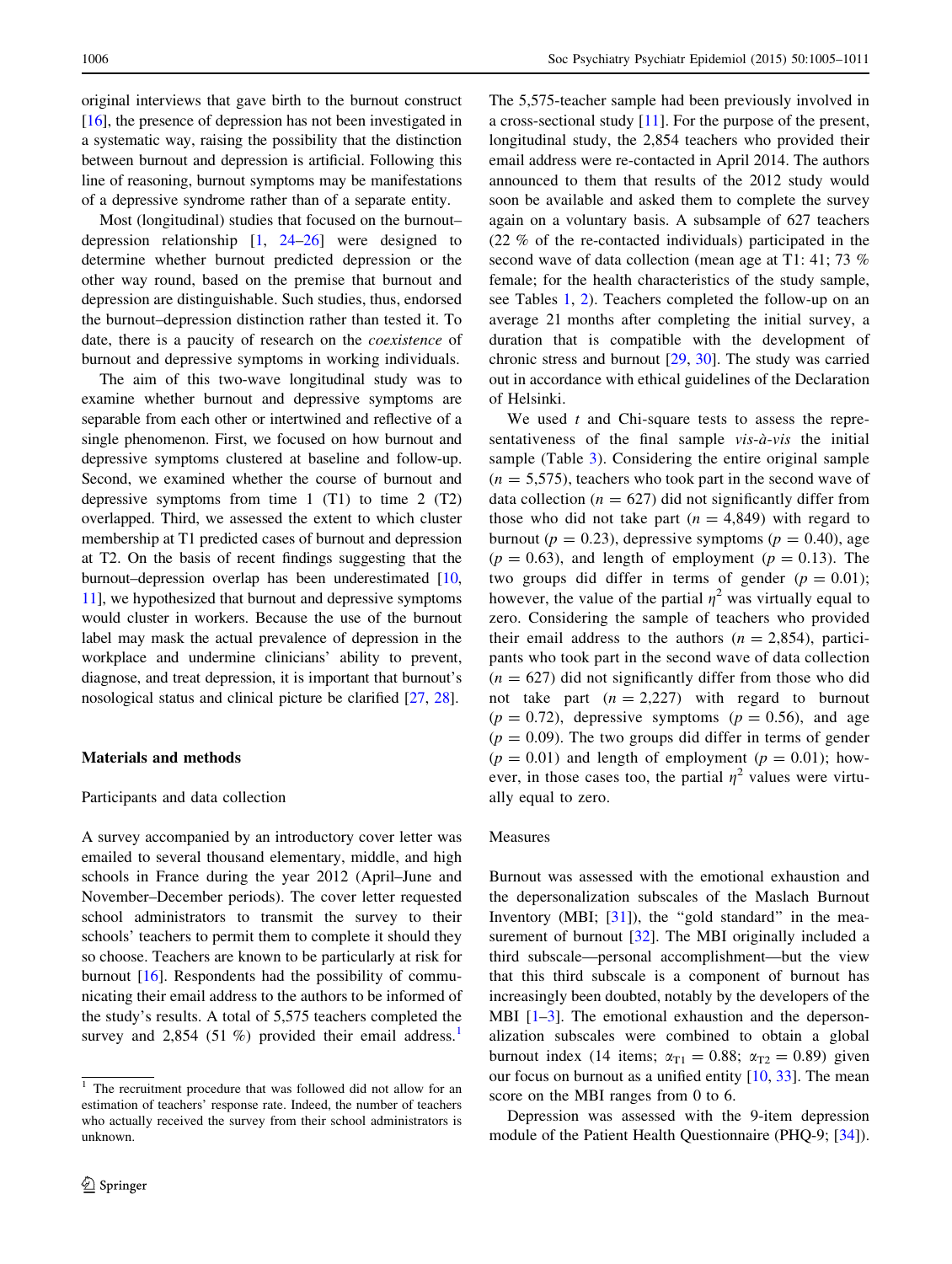<span id="page-2-0"></span>**Table 1** Means  $(M)$ , standard deviations  $(SD)$ , and correlations between the two dimensions of burnout treated distinctly, burnout as a whole, the nine diagnostic criteria for major depression treated distinctly, and depression as a whole ( $n = 627$ )

|                        | 1    | 2                        | 3                        | 4                        | 5                        | 6                        | 7    | 8                        | 9                        | 10                       | 11                       | 12                       | 13                       | M    | SD   |
|------------------------|------|--------------------------|--------------------------|--------------------------|--------------------------|--------------------------|------|--------------------------|--------------------------|--------------------------|--------------------------|--------------------------|--------------------------|------|------|
| Emotional exhaustion   | -    | 0.65                     | 0.92                     | 0.49                     | 0.53                     | 0.47                     | 0.59 | 0.43                     | 0.55                     | 0.43                     | 0.39                     | 0.37                     | 0.72                     | 2.73 | 1.38 |
| Depersonalization      | 0.50 | $\overline{\phantom{0}}$ | 0.90                     | 0.40                     | 0.35                     | 0.28                     | 0.39 | 0.30                     | 0.36                     | 0.29                     | 0.39                     | 0.27                     | 0.49                     | 1.85 | 1.24 |
| Burnout                | 0.87 | 0.86                     | $\overline{\phantom{0}}$ | 0.49                     | 0.49                     | 0.42                     | 0.55 | 0.40                     | 0.51                     | 0.40                     | 0.38                     | 0.36                     | 0.68                     | 2.29 | 1.19 |
| Anhedonia              | 0.55 | 0.42                     | 0.56                     | $\overline{\phantom{0}}$ | 0.53                     | 0.30                     | 0.44 | 0.28                     | 0.37                     | 0.27                     | 0.29                     | 0.28                     | 0.63                     | 0.90 | 0.82 |
| Depressed mood         | 0.60 | 0.31                     | 0.53                     | 0.55                     | $\overline{\phantom{0}}$ | 0.40                     | 0.46 | 0.35                     | 0.51                     | 0.35                     | 0.32                     | 0.43                     | 0.72                     | 0.76 | 0.78 |
| Altered sleep          | 0.42 | 0.17                     | 0.34                     | 0.26                     | 0.39                     | $\overline{\phantom{0}}$ | 0.44 | 0.41                     | 0.37                     | 0.36                     | 0.38                     | 0.27                     | 0.69                     | 1.28 | 1.04 |
| Fatigue                | 0.62 | 0.25                     | 0.51                     | 0.37                     | 0.44                     | 0.45                     | -    | 0.47                     | 0.47                     | 0.37                     | 0.33                     | 0.22                     | 0.73                     | 1.52 | 0.91 |
| Altered appetite       | 0.44 | 0.20                     | 0.37                     | 0.25                     | 0.39                     | 0.41                     | 0.49 | $\overline{\phantom{m}}$ | 0.39                     | 0.33                     | 0.33                     | 0.22                     | 0.68                     | 1.10 | 1.05 |
| Guilt and self-blame   | 0.50 | 0.28                     | 0.45                     | 0.40                     | 0.52                     | 0.29                     | 0.32 | 0.33                     | $\overline{\phantom{0}}$ | 0.34                     | 0.38                     | 0.40                     | 0.72                     | 0.84 | 0.92 |
| Cognitive impairment   | 0.43 | 0.21                     | 0.37                     | 0.28                     | 0.39                     | 0.36                     | 0.37 | 0.33                     | 0.38                     | $\overline{\phantom{0}}$ | 0.43                     | 0.24                     | 0.62                     | 0.74 | 0.81 |
| Psychomotor alteration | 0.34 | 0.14                     | 0.28                     | 0.21                     | 0.25                     | 0.35                     | 0.33 | 0.38                     | 0.26                     | 0.38                     | $\overline{\phantom{0}}$ | 0.27                     | 0.61                     | 0.40 | .69  |
| Suicidal ideation      | 0.35 | 0.17                     | 0.31                     | 0.35                     | 0.43                     | 0.29                     | 0.23 | 0.23                     | 0.36                     | 0.23                     | 0.23                     | $\overline{\phantom{0}}$ | 0.50                     | 0.17 | .47  |
| Depression             | 0.73 | 0.37                     | 0.64                     | 0.62                     | 0.74                     | 0.68                     | 0.71 | 0.68                     | 0.66                     | 0.64                     | 0.57                     | 0.52                     | $\overline{\phantom{0}}$ | 7.69 | 4.98 |
| M                      | 2.78 | 1.70                     | 2.24                     | 0.91                     | 0.82                     | 1.36                     | 1.61 | 1.13                     | 0.88                     | 0.76                     | 0.44                     | 0.21                     | 8.11                     |      |      |
| SD                     | 1.36 | 1.29                     | 1.14                     | 0.86                     | 0.82                     | 1.10                     | 0.95 | 1.06                     | 0.91                     | 0.87                     | 0.72                     | 0.54                     | 5.10                     |      |      |
|                        |      |                          |                          |                          |                          |                          |      |                          |                          |                          |                          |                          |                          |      |      |

Notes—All correlations are significant at  $p < 0.01$ . Entries below the diagonal represent results at time 1; entries above the diagonal represent results at time 2

|                                        | M    | SD   |      | 2    | 3    | 4    | 5    | 6    | 7    |
|----------------------------------------|------|------|------|------|------|------|------|------|------|
| $Burnout_{T1}$                         | 2.24 | 1.14 |      |      |      |      |      |      |      |
| Depression $_{T1}$                     | 8.11 | 5.10 | 0.64 |      |      |      |      |      |      |
| $Burnout_{T2}$                         | 2.29 | 1.19 | 0.64 | 0.55 |      |      |      |      |      |
| Depression $_{T2}$                     | 7.69 | 4.98 | 0.45 | 0.66 | 0.68 |      |      |      |      |
| Antidepressant intake $_{T1}$          | 0.07 | 0.26 | 0.13 | 0.24 | 0.10 | 0.22 |      |      |      |
| Lifetime history of depression $_{T1}$ | 0.30 | 0.46 | 0.18 | 0.33 | 0.19 | 0.26 | 0.42 |      |      |
| Antidepressant intake <sub>r</sub> ,   | 0.07 | 0.26 | 0.14 | 0.23 | 0.14 | 0.24 | 0.50 | 0.33 |      |
| Lifetime history of depression $_{T2}$ | 0.33 | 0.47 | 0.20 | 0.31 | 0.22 | 0.28 | 0.29 | 0.62 | 0.36 |

| <b>Table 3</b> Sociodemographic   |
|-----------------------------------|
| and health characteristics of     |
| participants who took part in the |
| second wave of data collection    |
| and of those who did not          |

Table 2 Means (M), standard deviations (SD), and correlations between the main study variables  $(n = 627)$ 

Notes—All correlations are significant at  $p < 0.01$ . Antidepressant intake and lifetime depressive disorders were coded 0 when absent and

when present

| <sup>a</sup> Gender was coded 0 for |  |  |  |
|-------------------------------------|--|--|--|
| female and 1 for male               |  |  |  |

<sup>b</sup> Rounded to the nearest unit

|                                   | 4,948-participant sample |      |      | 2,227-participant sample | 627-participant sample |      |  |
|-----------------------------------|--------------------------|------|------|--------------------------|------------------------|------|--|
|                                   | M                        | SD   | M    | SD                       | M                      | SD   |  |
| Burnout $($ /6)                   | 2.19                     | 1.12 | 2.26 | 1.11                     | 2.24                   | 1.14 |  |
| Depression (/27)                  | 7.93                     | 5.19 | 8.25 | 5.30                     | 8.11                   | 5.10 |  |
| Gender <sup>a</sup>               | 0.22                     | 0.41 | 0.21 | 0.41                     | 0.27                   | 0.44 |  |
| $Age^b$                           | 41                       | 9    | 40   | 9                        | 41                     | 9    |  |
| Length of employment <sup>b</sup> | 15                       | 10   | 15   | 10                       | 16                     | 10   |  |

The PHQ-9 grades the severity of depressive symptoms (from 0 to 27) in reference to the nine diagnostic criteria for major depression of the Diagnostic and Statistical Manual of Mental Disorders [[4\]](#page-5-0) and produces provisional diagnoses of depression cases. In this study, Cronbach's  $\alpha$ for the PHQ-9 was 0.82 at T1 and 0.83 at T2. The PHQ-9 total score of each participant indexed his/her level of depression. The correlations between the two dimensions of burnout, burnout as a whole, the nine diagnostic criteria for major depression, and depression as a whole are provided in Table 1.

The participants additionally completed sociodemographic and health questionnaires in which they were asked to indicate their gender, age, length of employment in current occupation, lifetime history of depression, and antidepressant intake (Table 2).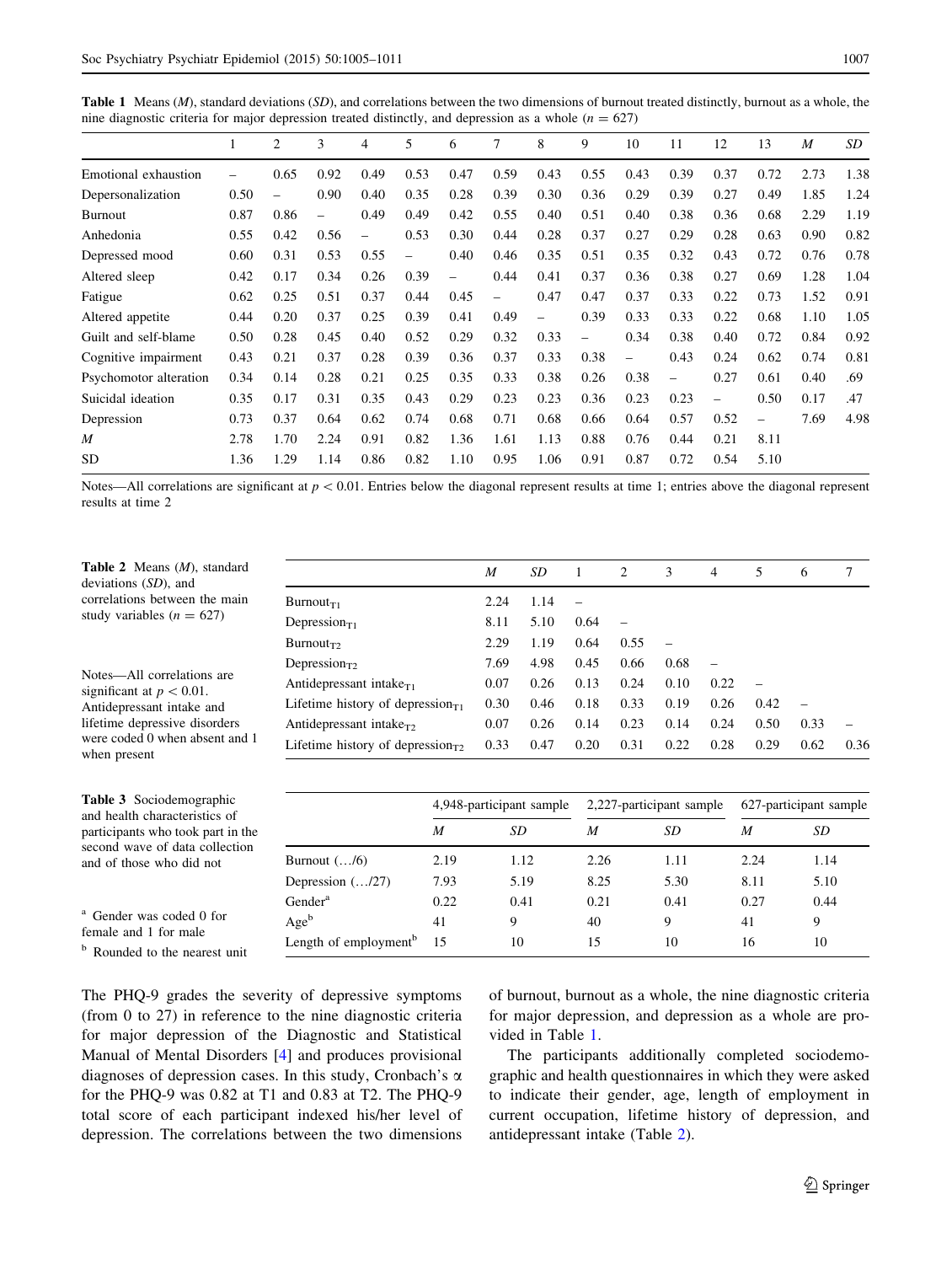# Data analyses

Participants' changes in depression scores from T1 to T2 were preliminarily examined using an analysis of covariance (ANCOVA). The ANCOVA compared participants who experienced an increase in burnout symptoms between T1 and T2 ("more-burnout" group;  $n = 188$ ; 77 % female) to participants who experienced a decrease in burnout symptoms between T1 and T2 ("less-burnout" group;  $n = 158$ ; 66 % female), controlling for age and length of employment. Changes in depression scores from T1 to T2 constituted the dependent variable. We further explored the data by checking for possible gender and group  $\times$  gender interaction effects. To exclude T1–T2 fluctuations in burnout symptoms that may have merely reflected measurement error or random noise, we only considered variations of at least half a standard deviation from the mean.

Next, three distinct two-step cluster analyses were carried out to examine the link between burnout and depression, using Schwarz's Bayesian Information Criterion, log-likelihood distance measure, and an unconstrained cluster number procedure. Cluster analysis allows for the grouping of a set of observations in such a way that observations in the same group are more similar to each other than to those in other groups. The similarities in question concern characteristics of interest or classifiers. Cluster analysis is frequently used to identify groups of individuals characterized by a same psychological or behavioral profile. In the first cluster analysis (ANALYSIS 1), burnout and depressive symptoms at T1 were used as classifiers. In the second cluster analysis, these classifiers were replaced by burnout and depressive symptoms at T2. By classifying the participants based on their levels of burnout and depressive symptoms at T1 and at T2, we tested the cross-sectional interconnections of these symptoms in the participants. In the third and final cluster analysis, the classifiers were (a) the difference between burnout symptoms at T2 and burnout symptoms at T1 and (b) the difference between depressive symptoms at T2 and depressive symptoms at T1. The aim of this last analysis was to determine whether or not teachers with increasing (or decreasing) burnout symptoms and teachers with increasing (or decreasing) depressive symptoms were the same individuals. For all three analyses, the silhouette measure of cohesion and separation indicated good cluster quality (values comprised between 0.50 and 1.00).

Finally, the clusters from ANALYSIS 1 were used as predictors in a logistic regression analysis to observe whether cluster membership at T1 predicted cases of burnout and depression at T2, controlling for gender, age, length of employment, antecedents of depressive disorders, and antidepressant intake. Cases of burnout were defined by a cutoff score of 4/6 on the MBI, based on MBI developers' suggestions [\[31](#page-6-0)]. Cases of depression were identified using the algorithm defined by PHQ-9 developers [\[11](#page-6-0), [34](#page-6-0)]. The data were analyzed with SPSS version 20 (IBM; Armonk, NY, USA).

# Results

### Preliminary analysis

The ANCOVA revealed an effect of the group (''moreburnout'' versus ''less-burnout'') on changes in depression scores from T1 to T2,  $F(1, 340) = 102.56$ , partial  $\eta^2 = .23$ ,  $p < 0.001$ . No gender effect or group  $\times$  gender interaction was observed,  $ps > 0.80$ . The effect of the group was significant controlling for age and length of employment. Participants who experienced an increase in burnout symptoms from T1 to T2 (''more-burnout'' group) experienced on average an increase in depressive symptoms  $(M = 1.78, SD = 3.91)$ . Participants who experienced a decrease in burnout symptoms from T1 to T2 (''less-burnout'' group) experienced on average a decrease in depressive symptoms  $(M = -3.03, SD = 4.01)$ . The between-group comparison was associated with a Cohen's d value of 1.21, indicative of a large effect size  $[35]$  $[35]$ .

# Cluster analysis

Three clusters emerged when analyzing burnout and depressive symptoms at T1 (Table [4](#page-4-0)), identifiable as ''low burnout-depression"  $(n = 237)$ , "medium burnoutdepression"  $(n = 209)$ , and "high burnout-depression"  $(n = 181)$ . The three clusters significantly differed from each other in terms of burnout and depressive symptoms  $(ps < 0.001)$ . Only two clusters emerged when analyzing burnout and depressive symptoms at T2 (Table [4\)](#page-4-0), identifiable as "low burnout-depression"  $(n = 403)$  and "high burnout-depression" ( $n = 224$ ). The two clusters significantly differed from one another in terms of burnout and depressive symptoms ( $ps < 0.001$ ).

When trying to classify the participants based on whether they experienced a decrease or an increase in their burnout and depressive symptoms between T1 and T2, two clusters emerged (Fig. [1](#page-4-0)). The first cluster corresponded to participants who reported a decrease in both burnout  $(-0.68$  on the MBI on average) and depression  $(-3.75)$  on the PHQ-9 on average) from T1 to T2 ( $n = 262$ ). The second cluster comprised participants who reported an increase in both burnout  $(+0.57)$  on the MBI on average) and depression  $(+1.96$  on the PHQ-9 on average) from T1 to T2 ( $n = 365$ ). In other words, two individual profiles were found, one characterized by downward variations in burnout and depressive symptoms, another characterized by upward variations in burnout and depressive symptoms.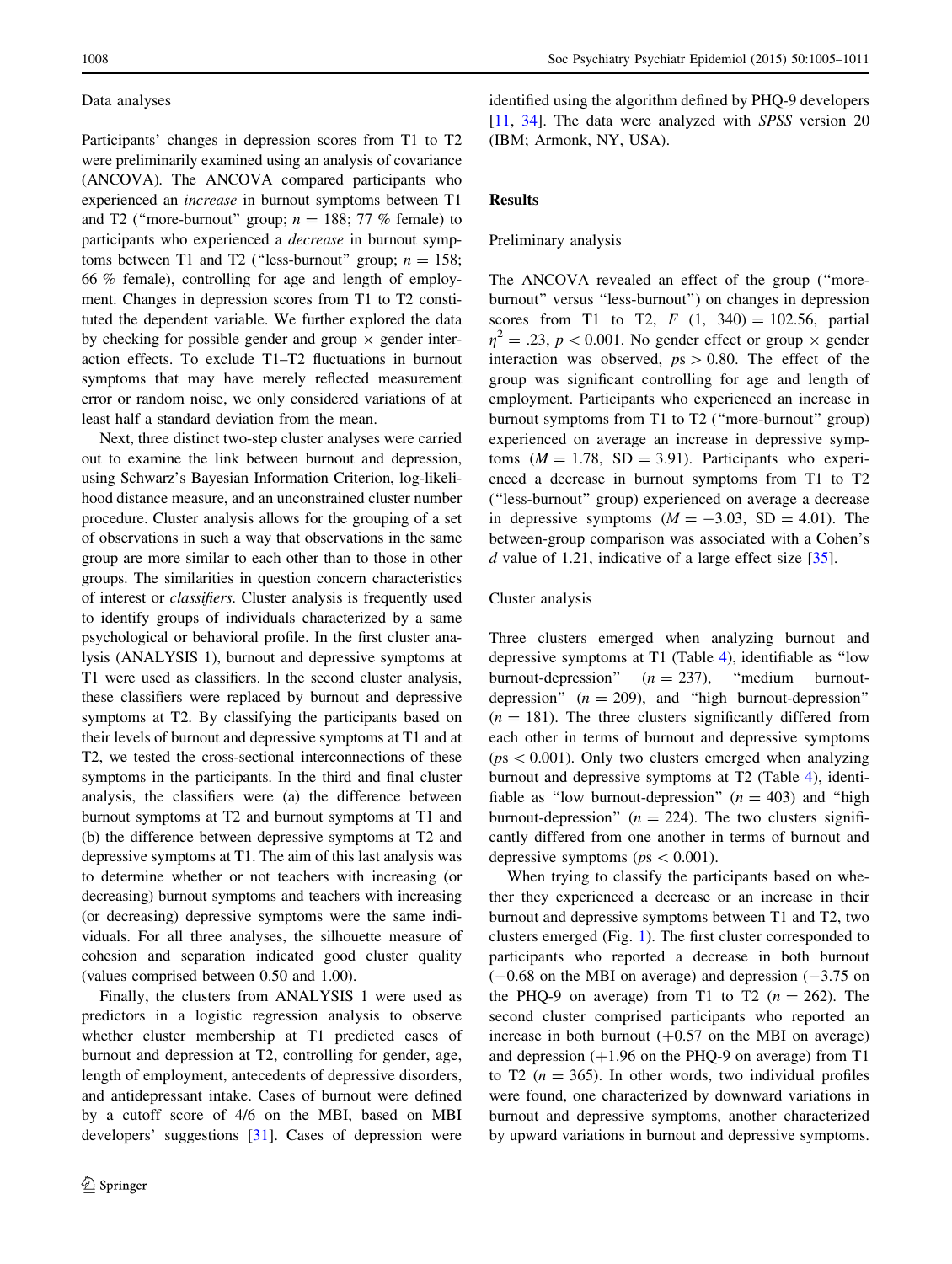| Input variables (classifiers)         |                    | MBI scores at $T1 + PHQ-9$ scores at T1 | MBI scores at $T2 + PHO-9$ scores at T2 |                      |                 |  |
|---------------------------------------|--------------------|-----------------------------------------|-----------------------------------------|----------------------|-----------------|--|
| Cluster descriptor                    | Low BO/DEP         | Medium BO/DEP                           | High BO/DEP                             | Low BO/DEP           | High BO/DEP     |  |
| Cluster size                          | 37.8 % $(n = 237)$ | 33.3 % $(n = 209)$                      | 28.9 % $(n = 181)$                      | 64.3 % ( $n = 403$ ) | $35.7(n = 224)$ |  |
| MBI mean score at $T1(SD)$            | 1.10(0.49)         | 2.59(0.61)                              | 3.34(0.84)                              | 1.83(1.00)           | 2.99(0.99)      |  |
| PHQ-9 mean score at $T1(SD)$          | 4.07(2.57)         | 7.17(2.47)                              | 14.50(3.33)                             | 6.00(3.91)           | 11.92(4.77)     |  |
| MBI mean score at $T2(SD)$            | 1.51(0.88)         | 2.44(0.99)                              | 3.15(1.09)                              | 1.62(0.79)           | 3.50(0.74)      |  |
| PHQ-9 mean score at $T2(SD)$          | 5.07 (3.57)        | 7.33(4.17)                              | 11.54(5.04)                             | 5.05(3.01)           | 12.44 (4.24)    |  |
| Cases of burnout at T <sub>2</sub>    | $0.8 \%$           | 6.7 %                                   | 21.0 $%$                                | $0.0 \%$             | 24.1 $%$        |  |
| Cases of depression at T <sub>2</sub> | 1.7 $%$            | 6.2 $%$                                 | 27.1%                                   | $.5\%$               | 28.6 $%$        |  |
| Gender (% male)                       | $23\%$             | 31%                                     | $26\%$                                  | $26 \%$              | 27%             |  |
| Mean age $(SD)$                       | 41.45 (8.77)       | 39.32 (8.74)                            | 41.97 (9.42)                            | 42.38 (8.90)         | 42.80 (9.41)    |  |
| Mean LoE $(SD)$                       | 16.37(9.80)        | 14.58 (9.08)                            | 16.88 (10.06)                           | 17.27 (9.59)         | 17.79 (10.12)   |  |
| Antidepressant intake                 | $3 \%$             | $5\%$                                   | 15 $%$                                  | $4\%$                | $12\%$          |  |
| Lifetime depressive disorders         | $21 \%$            | 24 %                                    | 50 %                                    | $26\%$               | 47 $%$          |  |

<span id="page-4-0"></span>Table 4 Two-step cluster analyses

BO burnout, DEP depression, LoE length of employment, SD standard deviation, T1 first wave of measurement, T2 second wave of measurement



#### Logistic regression analysis

The logistic regression analysis indicated that cluster membership at T1 predicted cases of burnout and depression at T2. Teachers in the T1 ''low burnout-depression'' cluster served as the reference group. Belonging to the T1 ''medium burnoutdepression'' cluster increased the T2 risk of being burned out (odds ratio OR =  $10.21$ ;  $p < 0.01$ ) and that of being depressed (OR = 3.65;  $p < 0.05$ ). To an even greater extent, belonging to the T1 ''high burnout-depression'' cluster increased the T2 risk of being burned out (OR = 30.09;  $p < 0.001$ ) and that of being depressed (OR = 17.98;  $p < 0.001$ ).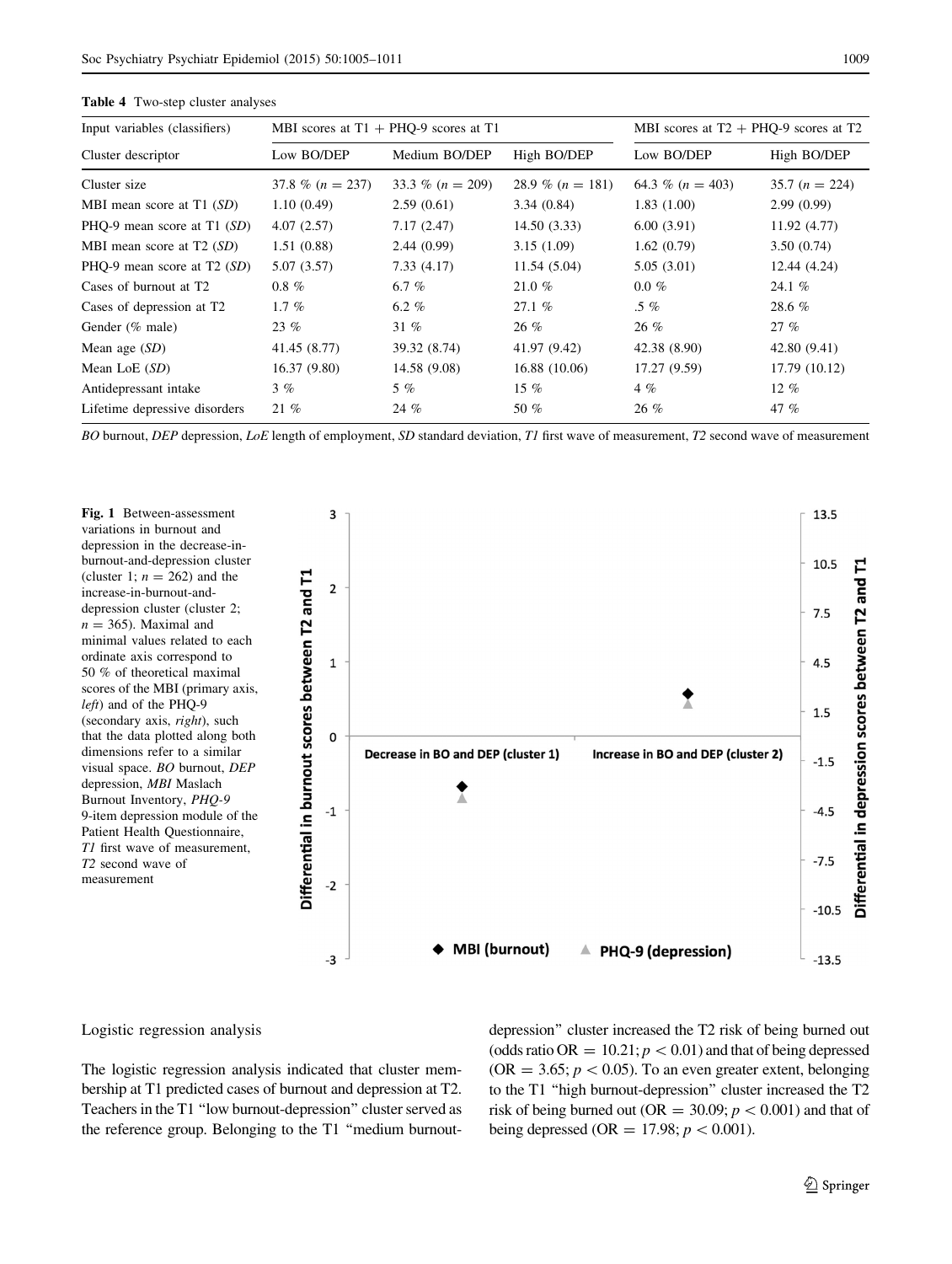# <span id="page-5-0"></span>**Discussion**

The present study examined whether burnout and depressive symptoms are separable from each other using a longitudinal design (mean follow-up duration: 21 months) and relying on a 627-teacher sample. Burnout and depressive symptoms clustered both at T1 and T2, with cluster membership at T1 predicting cases of burnout and depression at T2. Importantly, changes in burnout and depressive symptoms at follow-up were found to be intertwined. These results were anticipated in a preliminary analysis indicating that individuals who experienced an increase in burnout tended to experience a concomitant increase in depression, and that individuals who experienced a decrease in burnout tended to experience a concomitant decrease in depression.

In conjunction with recent findings showing that the symptoms of burned out workers cannot be distinguished from those of depressed patients in a diagnostically significant manner [\[10](#page-6-0)], our results lend credence to the hypothesis that burnout symptoms are embedded in a wider depressive syndrome. It has been argued in the past that burnout's dimensions may be fruitfully conceptualized as work-related depressive symptoms [[14\]](#page-6-0). Our findings suggest that this early claim may have been given insufficient consideration so far. By contrast, our results do not support the widely held view that burnout is an "independent syndrome'' (p. 218) [\[13](#page-6-0)] or a ''mental disorder'' that is differentiated from depression  $(p. 5)$  [[18\]](#page-6-0).

Maslach and Leiter [2] have contended, based on their moderate correlation, that emotional exhaustion and depersonalization ''go together'' and constitute the primary dimensions of burnout (p. 501). In the present study, however, emotional exhaustion was found to be more strongly associated with depression than with depersonalization (Table [1](#page-2-0)). This finding, often reported but rarely discussed [1, [10](#page-6-0), [36\]](#page-6-0), suggests that depressive symptoms could be considered components of burnout at least as much as depersonalization, thereby calling the basic structure of the burnout syndrome into question [\[37–40](#page-6-0)]. The resolution of these structural contradictions should be a priority for burnout researchers.

Building on the assumption, made by some researchers, that burnout and depression develop in tandem [[26,](#page-6-0) [41\]](#page-6-0), it may be tempting to discuss the obtained results in terms of co-morbidity. However, such an approach is in our estimation untimely, given the current absence of a clear clinical distinction between burnout and depression and the fact that burnout is not considered a distinct form of psychopathology in international nosological classifications [4, [10](#page-6-0), [42–44\]](#page-6-0). Reasoning in terms of co-morbidity would be reasoning as if the problem awaiting resolution (''Is burnout a distinct entity?'') has already been resolved.

The present study has at least four limitations. First, we relied exclusively on self-report to assess (cases of) depression. Second, we focused on only one occupational group, teachers, thus restricting the external validity of the study. Third, we used a convenience sample whose representativeness is not known; thus, burned out and depressed teachers may have been over- or under-represented in this study. Fourth, our findings are contingent on the conceptualization of burnout that we used and should not be generalized to other conceptualizations [\[38,](#page-6-0) [39\]](#page-6-0) before more research is carried out.

Our findings support the hypothesis that burnout and depression overlap [\[10](#page-6-0), [11,](#page-6-0) [14](#page-6-0), [45\]](#page-6-0). However, further clinical research is needed to confirm or disconfirm the view that burnout falls under the umbrella of depression and can be characterized as an occupational depressive syndrome. In this regard, it would be important to determine whether investigating the presence of burnout in addition to that of *work-related* depression  $[20, 46]$  $[20, 46]$  $[20, 46]$  $[20, 46]$  is therapeutically useful. Moreover, it may be fruitful to examine more closely the genesis of the burnout construct. Indeed, rather than a nosological entity that is distinct from depression, the burnout construct may reflect  $a$ psychosocial view of depression. Depression is deeply rooted in the history of medical science, with its modern conceptualization having accompanied the rise of psychiatry in the 19th century [[47\]](#page-6-0). By contrast, burnout is a 40-year-old construct that is the product of a psychosocial, rather than of a clinical or psychiatric, approach to illhealth [\[16](#page-6-0)]. All in all, the initial distinction between burnout and depression may be symptomatic of different scientific traditions, rather than of different pathological phenomena.

Acknowledgments The authors would like to thank an anonymous reviewer for his/her comments on the psychosocial, rather than clinical or psychiatric, focus of burnout research.

Conflict of interest On behalf of all authors, the corresponding author states that there is no conflict of interest.

# References

- 1. Hakanen JJ, Schaufeli WB (2012) Do burnout and work engagement predict depressive symptoms and life satisfaction? A three-wave seven-year prospective study. J Affect Disord 141(2):415–424
- 2. Maslach C, Leiter MP (2008) Early predictors of job burnout and engagement. J Appl Psychol 93(3):498–512
- 3. Schaufeli WB, Taris TW (2005) The conceptualization and measurement of burnout: common ground and worlds apart. Work Stress 19(3):256–262
- 4. American Psychiatric Association (2013) Diagnostic and statistical manual of mental disorders, 5th edn. Author, Washington
- 5. Cohen S, Janicki-Deverts D, Miller GE (2007) Psychological stress and disease. JAMA 298(14):1685–1687